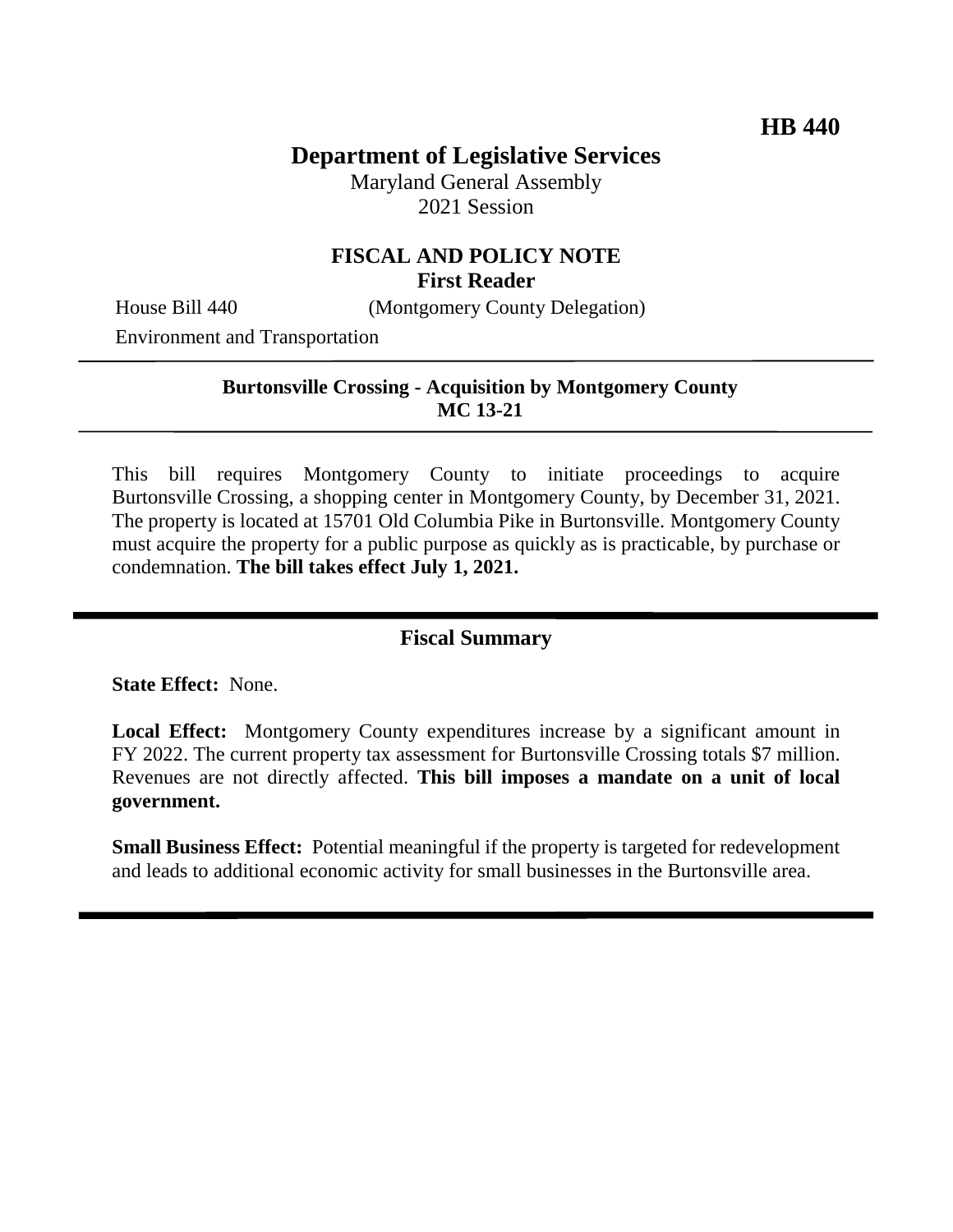# **Analysis**

## **Current Law:**

#### *Eminent Domain*

The power to take, or condemn, private property for public use is one of the inherent powers of state government and, through the State, its political subdivisions. Courts have long held that this power, known as "eminent domain," is derived from the sovereignty of the state. Both the federal and State constitutions limit the condemnation authority. Both constitutions establish two requirements for taking property through the power of eminent domain: (1) the property taken must be for a "public use"; and (2) the party whose property is taken must receive "just compensation." In either event, the party whose property is being taken is generally entitled to a judicial proceeding prior to the taking of the property. However, the Maryland Constitution does authorize "quick-take" condemnations in limited circumstances prior to a court proceeding.

Other entities have been given express statutory authority by the State to exercise condemnation powers under specified circumstances, including the major subdivisions of the State, municipalities, and specified utilities such as gas, oil pipeline, railroad, telephone and telegraph, and water companies.

#### *Public Use*

There is no clear cut rule to determine whether a particular use of property taken through eminent domain is a "public use," and Maryland courts have broadly interpreted the term. The Court of Appeals has recognized takings that encompass a "public benefit" or a "public purpose." Maryland courts have given great deference to a legislative determination as to whether property should be taken for a particular public purpose.

The U.S. Supreme Court ruled in *Kelo v. City of New London*, 125 S. Ct. 2655 (2005), that New London, Connecticut's use of its condemnation authority under a state law to require several homeowners in an economically depressed area to vacate their properties to make way for mixed use development did not violate the U.S. Constitution. In essence, the *Kelo* decision left the determination to state law as to whether eminent domain may be used for economic development purposes. In *Prince George's County v. Collington*, 275 Md. 171 (1975), the Court of Appeals authorized the county to use its eminent domain authority to take private property to be used for economic development purposes, even though the property was not blighted. The court in *Collington* enunciated the following rule: "projects reasonably designed to benefit the general public, by significantly enhancing the economic growth of the State or its subdivisions, are public uses, at least